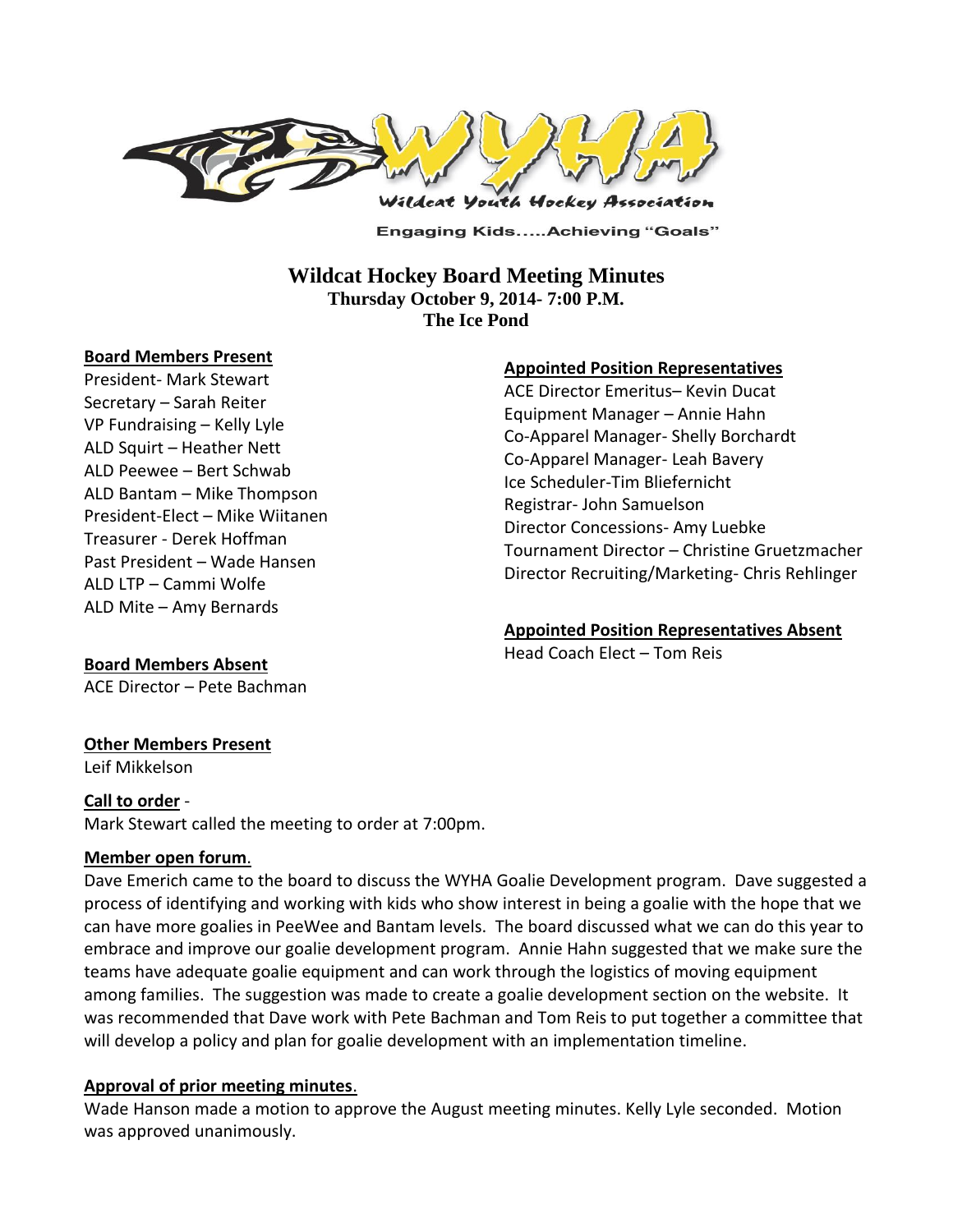## **Approval of agenda**

Derek Hoffman requested the addition of scholarship requests to the Treasurer's report. Annie Hahn requested the addition of goalie equipment to the equipment manager's report. Wade Hansen made a motion to approve the agenda with those two additions, Derek Hoffman seconded. Motion was approved unanimously.

# **Reports:**

### **Treasurer:**

Derek Hoffman presented the outstanding bills. Bert Schwab made a motion to approve payment for checks as presented. Kelly Lyle seconded. Motion was approved unanimously.

Derek reported on the outstanding payments on player dues.

Derek presented that the club has received one requests for scholarships for fees for one skaters, and recommended that the club move forward with offering a \$250 scholarships for this family. Wade Hansen made a motion to approve the request for scholarship as recommended. Kelly Lyle seconded. The motion passed unanimously.

### **President:**

Mark Stewart thanked everyone for their participation in tryouts, which were well run and went smoothly. He encouraged ALDs to start finding team managers and to remember to find locker room monitors.

# **LTS/U6 Mite/LTP:**

Cammi Wolfe reported that the first session of LTS happened last week, and more kids are still signing up.

Cammi has sent emails to request coaches for U6 Mite/LTP.

### **U8 Mite ALD:**

It was reported that Tim Christian will work to prepare the practice plans for U8 Mites. Amy led the board through the proposed tryout process.

**Squirt ALD:**  Nothing to Report

**Pee Wee ALD:**  Nothing to Report.

**Bantam ALD:**  Nothing to report.

### **Equipment:**

Annie Hahn presented her plan to accommodate the needs for goalie gear – it will be issued to each team and managed by the team (coaches or managers). Also, presented new ideas for managing the water bottles for each team.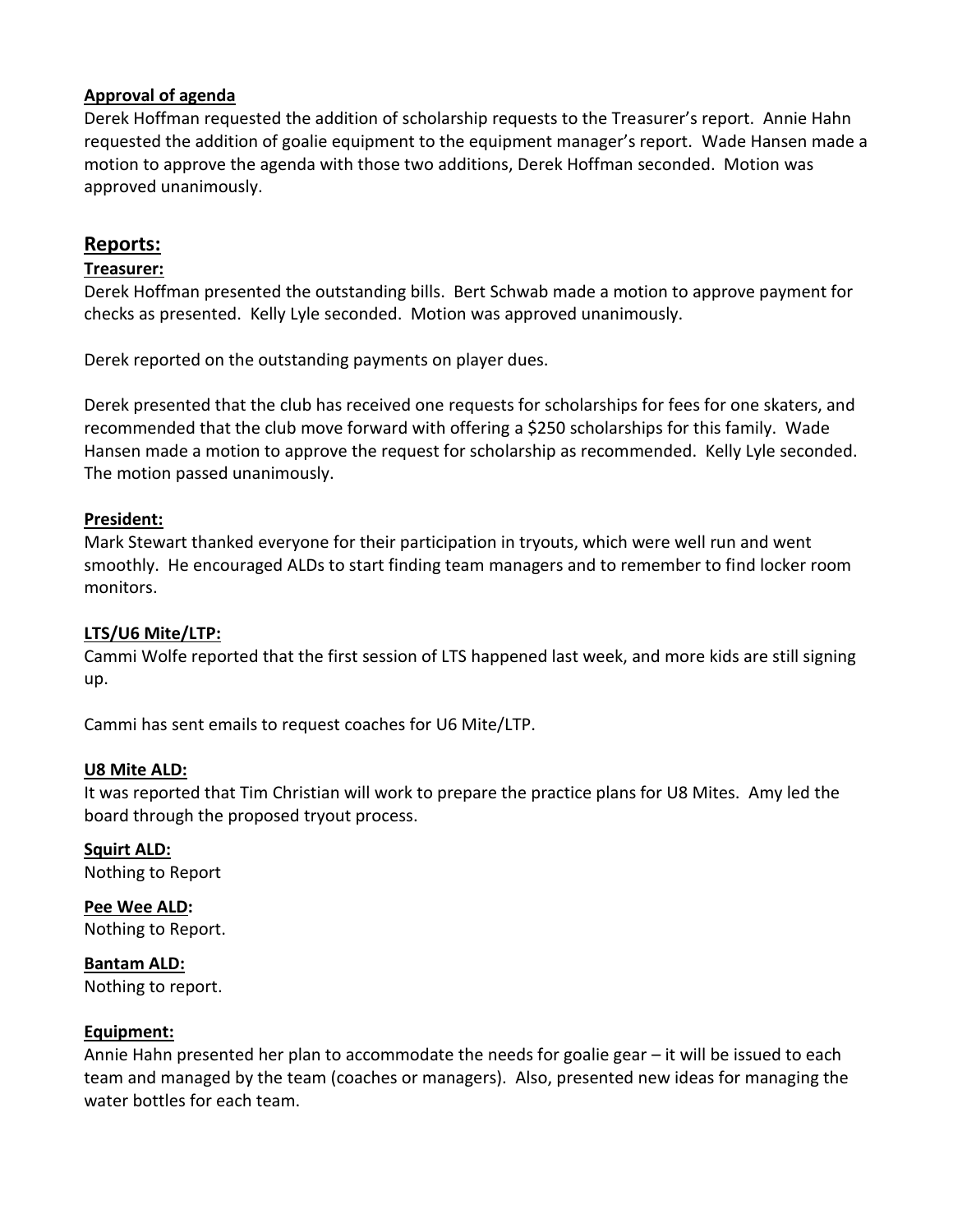### **Fundraising:**

Kelly reported that the UW Concussion screening will now be paid by families who want their kids to participate. Kelly will distribute information as it becomes available. Kelly also presented a new opportunity from Schwanns. After presenting the details, it is recommended that we move forward with this fundraiser, and Kelly should communicate it to the club.

## **Apparel:**

Spiritwear: Shelly reported that coffee mugs will be coming for purchase (yeah!). And presented an idea for coach's caps.

Jerseys: Leah reported that she is holding a tryon date for U8 and u6 in upcoming weeks. Also presented for discussion an idea to changes to the website that would streamline the jersey process in advance of next year.

### **Registrar-**

John Samuelson gave a summary of registration numbers to date, and discussed the details of transfer rules.

### **Secretary:**

Sarah Reiter reported that she will undertake a project to review and update the website over the next year.

### **Ice scheduler-**

Amy Luebke reviewed scheduling guidelines for ALDs in advance of the scheduling meeting on 10/26.

### **Marketing Director:**

Chris reported that he has acquired a good list of preschools so can distribute information to this market.

# **Ace Director / Head Coach Elect/Ace Emeritus:**

Nothing to report

### **Tournament Director:**

No report

### **Concessions Director:**

Amy Luebke reported that concession sign up for November is available.

# **President elect –**

Nothing to report.

### **Past President-**

Wade Hansen gave an update on opportunities to connect with UW hockey. And, presented the plans for youth night with the Madison Capitols, on 1/30. Wade will provide a flyer to distribute to the club.

# **Old / New Business:**

Nothing to Report

# **Agenda Items for Future Meetings**